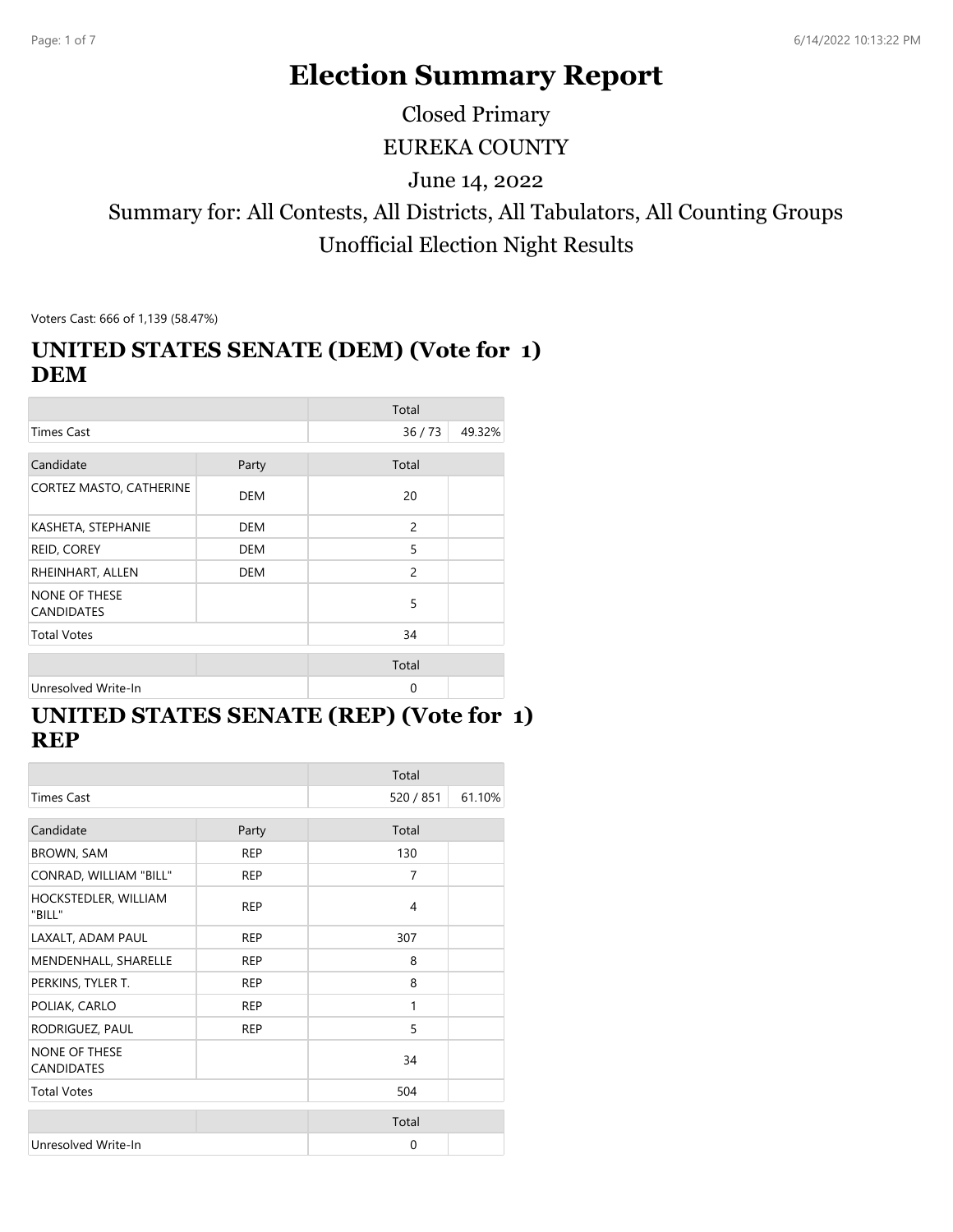#### **UNITED STATES REPRESENTATIVE IN CONGRESS, DISTRICT 2 (DEM) (Vote for 1) DEM**

|                                      |            | Total          |        |
|--------------------------------------|------------|----------------|--------|
| <b>Times Cast</b>                    |            | 36/73          | 49.32% |
| Candidate                            | Party      | Total          |        |
| AFZAL, JOSEPH EDWARD                 | <b>DEM</b> | 3              |        |
| DOUCETTE, MICHAEL                    | <b>DEM</b> | 4              |        |
| <b>GORMAN, GEROLD LEE</b>            | DEM        | $\overline{c}$ |        |
| HANIFAN, TIM                         | DEM        | 4              |        |
| HANSEN, BRIAN J.                     | <b>DEM</b> | 6              |        |
| JOSHI, RAHUL A.                      | <b>DEM</b> | $\Omega$       |        |
| KRAUSE, ELIZABETH<br><b>MERCEDES</b> | <b>DEM</b> | 12             |        |
| <b>Total Votes</b>                   |            | 31             |        |
|                                      |            | Total          |        |
| Unresolved Write-In                  |            | $\Omega$       |        |

#### **UNITED STATES REPRESENTATIVE IN CONGRESS, DISTRICT 2 (REP) (Vote for 1) REP**

|                                    |            | Total     |        |
|------------------------------------|------------|-----------|--------|
| <b>Times Cast</b>                  |            | 520 / 851 | 61.10% |
|                                    |            |           |        |
| Candidate                          | Party      | Total     |        |
| AMODEI, MARK E.                    | <b>REP</b> | 259       |        |
| <b>BECK, JOEL</b>                  | <b>REP</b> | 52        |        |
| NADELL, BRIAN                      | <b>REP</b> | 10        |        |
| SAMPSON, CATHERINE<br><b>MARIE</b> | <b>REP</b> | 51        |        |
| TARKANIAN, DANNY                   | <b>REP</b> | 113       |        |
| <b>Total Votes</b>                 |            | 485       |        |
|                                    |            | Total     |        |
| Unresolved Write-In                |            | $\Omega$  |        |

# **GOVERNOR (DEM) (Vote for 1) DEM**

|                                    |            | Total       |        |
|------------------------------------|------------|-------------|--------|
| <b>Times Cast</b>                  |            | 36/73       | 49.32% |
|                                    |            |             |        |
| Candidate                          | Party      | Total       |        |
| <b>COLLINS, TOM</b>                | <b>DEM</b> | 10          |        |
| SISOLAK, STEVE                     | <b>DEM</b> | 20          |        |
| NONE OF THESE<br><b>CANDIDATES</b> |            | 6           |        |
| <b>Total Votes</b>                 |            | 36          |        |
|                                    |            | Total       |        |
| Unresolved Write-In                |            | $\mathbf 0$ |        |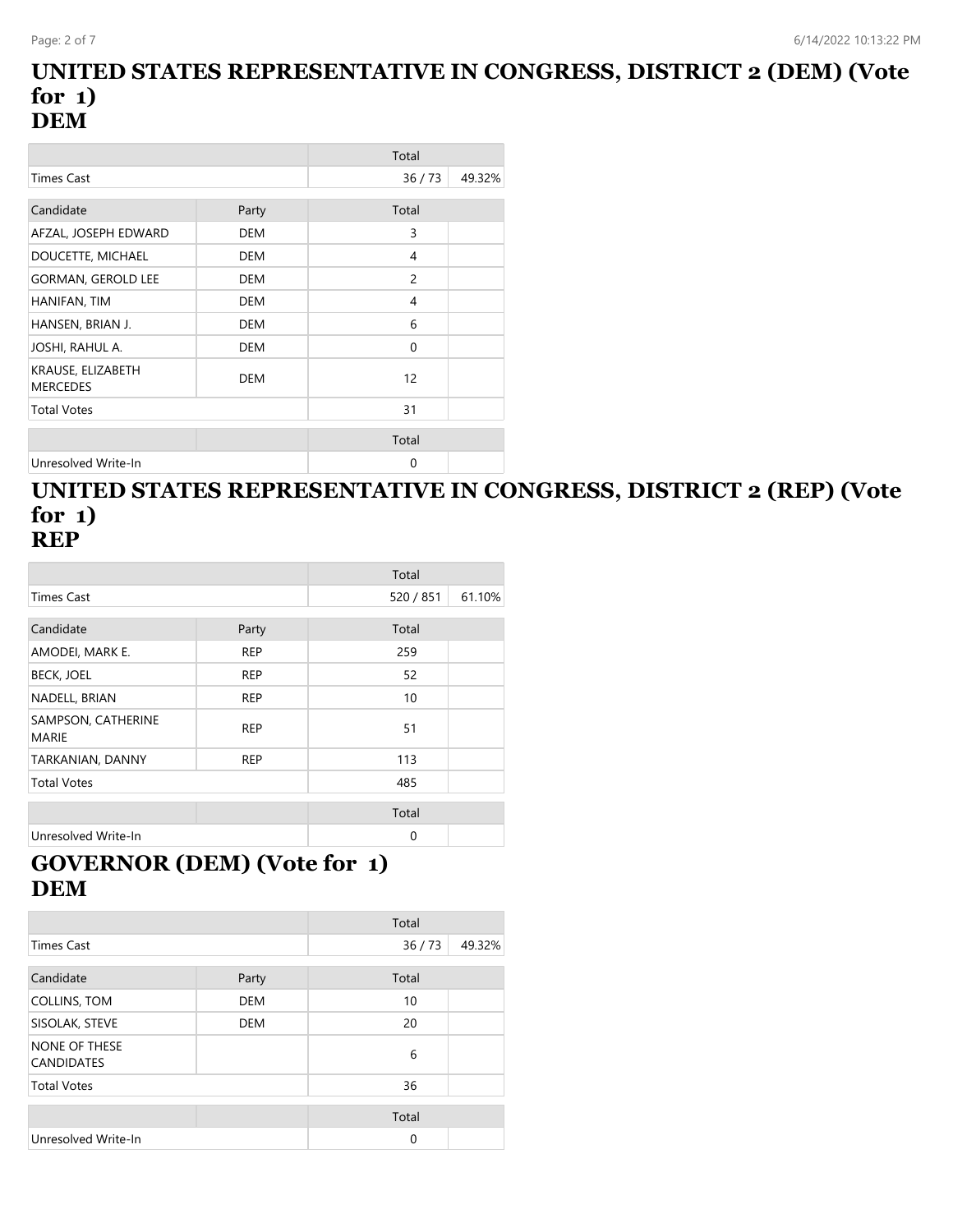### **GOVERNOR (REP) (Vote for 1) REP**

|                                           |            | Total          |        |
|-------------------------------------------|------------|----------------|--------|
| <b>Times Cast</b>                         |            | 520 / 851      | 61.10% |
| Candidate                                 | Party      | Total          |        |
| EVANS, SEVEN ACHILLES                     | <b>REP</b> | 3              |        |
| EVERTSEN, GARY "RADAR"                    | <b>REP</b> | $\overline{7}$ |        |
| <b>GILBERT, JOEY</b>                      | <b>REP</b> | 151            |        |
| HAMILTON, EDDIE "MR. FIX<br>IT NOW"       | <b>REP</b> | 5              |        |
| <b>HECK, TOM</b>                          | <b>REP</b> | 12             |        |
| HELLER, DEAN                              | <b>REP</b> | 134            |        |
| LEE, JOHN J.                              | <b>REP</b> | 9              |        |
| LOMBARDO, JOE                             | <b>REP</b> | 135            |        |
| LUSAK, STANLEIGH HAROLD                   | <b>REP</b> | 1              |        |
| NOHRA, GUY                                | <b>REP</b> | 19             |        |
| O'BRIEN, EDWARD E.                        | <b>REP</b> | 3              |        |
| SIMON, FRED                               | <b>REP</b> | $\overline{c}$ |        |
| WALLS, WILLIAM "DOCK"                     | <b>REP</b> | 3              |        |
| WHITLEY, AMBER                            | <b>REP</b> | $\overline{c}$ |        |
| ZILBERBERG, BARAK                         | <b>REP</b> | $\mathbf{0}$   |        |
| <b>NONE OF THESE</b><br><b>CANDIDATES</b> |            | 22             |        |
| <b>Total Votes</b>                        |            | 508            |        |
|                                           |            | Total          |        |
| Unresolved Write-In                       |            | 0              |        |

# **LIEUTENANT GOVERNOR (DEM) (Vote for 1) DEM**

|                                           |            | Total    |        |
|-------------------------------------------|------------|----------|--------|
| Times Cast                                |            | 36/73    | 49.32% |
| Candidate                                 | Party      | Total    |        |
| CANO BURKHEAD,<br><b>ELIZABETH "LISA"</b> | <b>DEM</b> | 7        |        |
| CHASE, EVA                                | <b>DEM</b> | 5        |        |
| COLE, KIMI                                | <b>DEM</b> | 5        |        |
| MARCH, DEBRA                              | <b>DEM</b> | 5        |        |
| <b>NONE OF THESE</b><br><b>CANDIDATES</b> |            | 10       |        |
| <b>Total Votes</b>                        |            | 32       |        |
|                                           |            | Total    |        |
| Unresolved Write-In                       |            | $\Omega$ |        |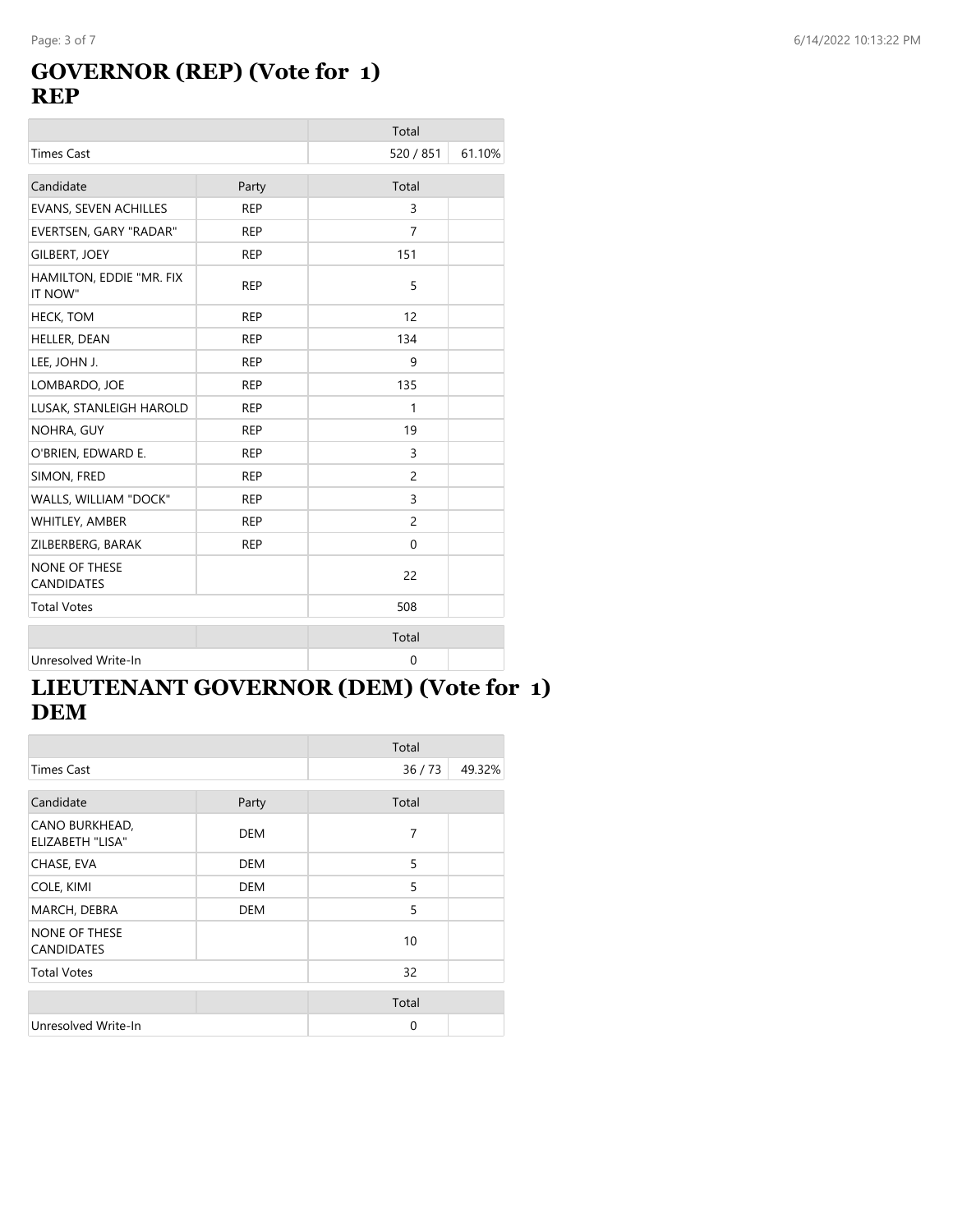### **LIEUTENANT GOVERNOR (REP) (Vote for 1) REP**

|                                           |            | Total     |        |
|-------------------------------------------|------------|-----------|--------|
| <b>Times Cast</b>                         |            | 520 / 851 | 61.10% |
| Candidate                                 | Party      | Total     |        |
| ANTHONY, STAVROS                          | <b>REP</b> | 94        |        |
| GRADY, JR., WALTER A.<br>"TONY"           | <b>REP</b> | 91        |        |
| HAWKINS, M. KAMERON                       | <b>REP</b> | 19        |        |
| MILLER, JOHN                              | <b>REP</b> | 73        |        |
| MILLER, II, MACK                          | <b>REP</b> | 24        |        |
| PAVONE, PETER                             | <b>REP</b> | 6         |        |
| SCHWARTZ, DAN                             | <b>REP</b> | 72        |        |
| <b>NONE OF THESE</b><br><b>CANDIDATES</b> |            | 109       |        |
| <b>Total Votes</b>                        |            | 488       |        |
|                                           |            | Total     |        |
| Unresolved Write-In                       |            | 0         |        |

### **SECRETARY OF STATE (REP) (Vote for 1) REP**

|                                           |            | Total     |        |
|-------------------------------------------|------------|-----------|--------|
| <b>Times Cast</b>                         |            | 520 / 851 | 61.10% |
| Candidate                                 | Party      | Total     |        |
|                                           |            |           |        |
| DAHIR, KRISTOPHER                         | <b>REP</b> | 35        |        |
| <b>GERHARDT, JOHN CARDIFF</b>             | <b>REP</b> | 49        |        |
| HAW, JESSE                                | <b>REP</b> | 130       |        |
| KEENAN, SOCORRO                           | <b>REP</b> | 8         |        |
| MARCHANT, JIM                             | <b>REP</b> | 100       |        |
| RAMALHO, GERARD                           | <b>REP</b> | 9         |        |
| <b>SCOTTI, RICHARD</b>                    | <b>REP</b> | 38        |        |
| <b>NONE OF THESE</b><br><b>CANDIDATES</b> |            | 116       |        |
| <b>Total Votes</b>                        |            | 485       |        |
|                                           |            | Total     |        |
| Unresolved Write-In                       |            | $\Omega$  |        |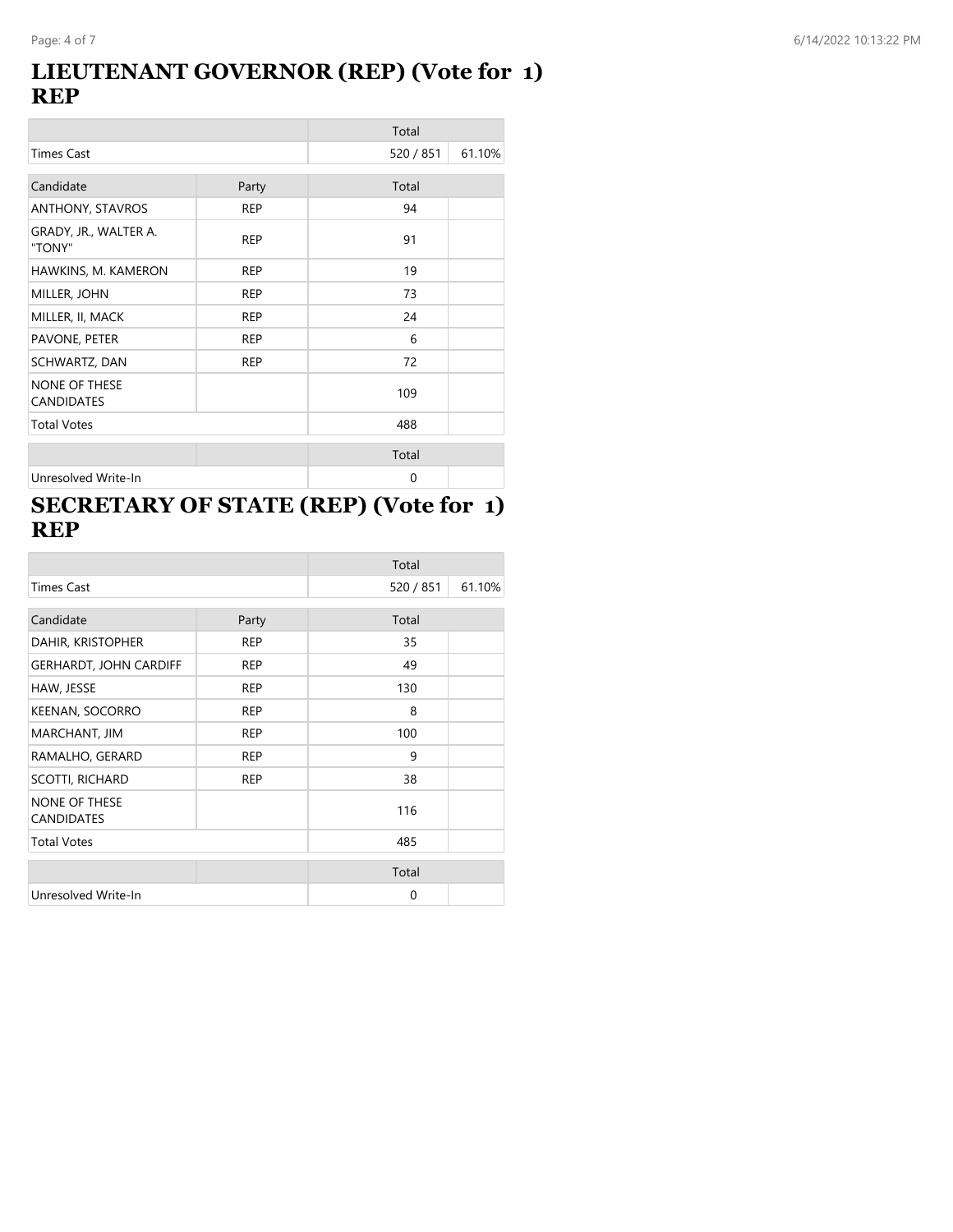### **STATE TREASURER (REP) (Vote for 1) REP**

|                                           |            | Total     |        |
|-------------------------------------------|------------|-----------|--------|
| <b>Times Cast</b>                         |            | 520 / 851 | 61.10% |
| Candidate                                 | Party      | Total     |        |
| FIORE, MICHELE                            | <b>REP</b> | 277       |        |
| KESS, EMANUEL "MANNY"                     | <b>REP</b> | 111       |        |
| <b>NONE OF THESE</b><br><b>CANDIDATES</b> |            | 99        |        |
| <b>Total Votes</b>                        |            | 487       |        |
|                                           |            | Total     |        |
| Unresolved Write-In                       |            | 0         |        |

### **STATE CONTROLLER (DEM) (Vote for 1) DEM**

|                                    |            | Total    |        |
|------------------------------------|------------|----------|--------|
| <b>Times Cast</b>                  |            | 36/73    | 49.32% |
| Candidate                          | Party      | Total    |        |
| COSTA, ALEX                        | <b>DEM</b> | 9        |        |
| SPIEGEL, ELLEN                     | <b>DEM</b> | 16       |        |
| NONE OF THESE<br><b>CANDIDATES</b> |            | 9        |        |
| <b>Total Votes</b>                 |            | 34       |        |
|                                    |            | Total    |        |
| Unresolved Write-In                |            | $\Omega$ |        |

### **ATTORNEY GENERAL (REP) (Vote for 1) REP**

|                                    |            | Total     |        |
|------------------------------------|------------|-----------|--------|
| <b>Times Cast</b>                  |            | 520 / 851 | 61.10% |
| Candidate                          | Party      | Total     |        |
| <b>BLACK, TISHA</b>                | <b>REP</b> | 206       |        |
| <b>CHATTAH, SIGAL</b>              | <b>REP</b> | 170       |        |
| NONE OF THESE<br><b>CANDIDATES</b> |            | 114       |        |
| <b>Total Votes</b>                 |            | 490       |        |
|                                    |            | Total     |        |
| Unresolved Write-In                |            | $\Omega$  |        |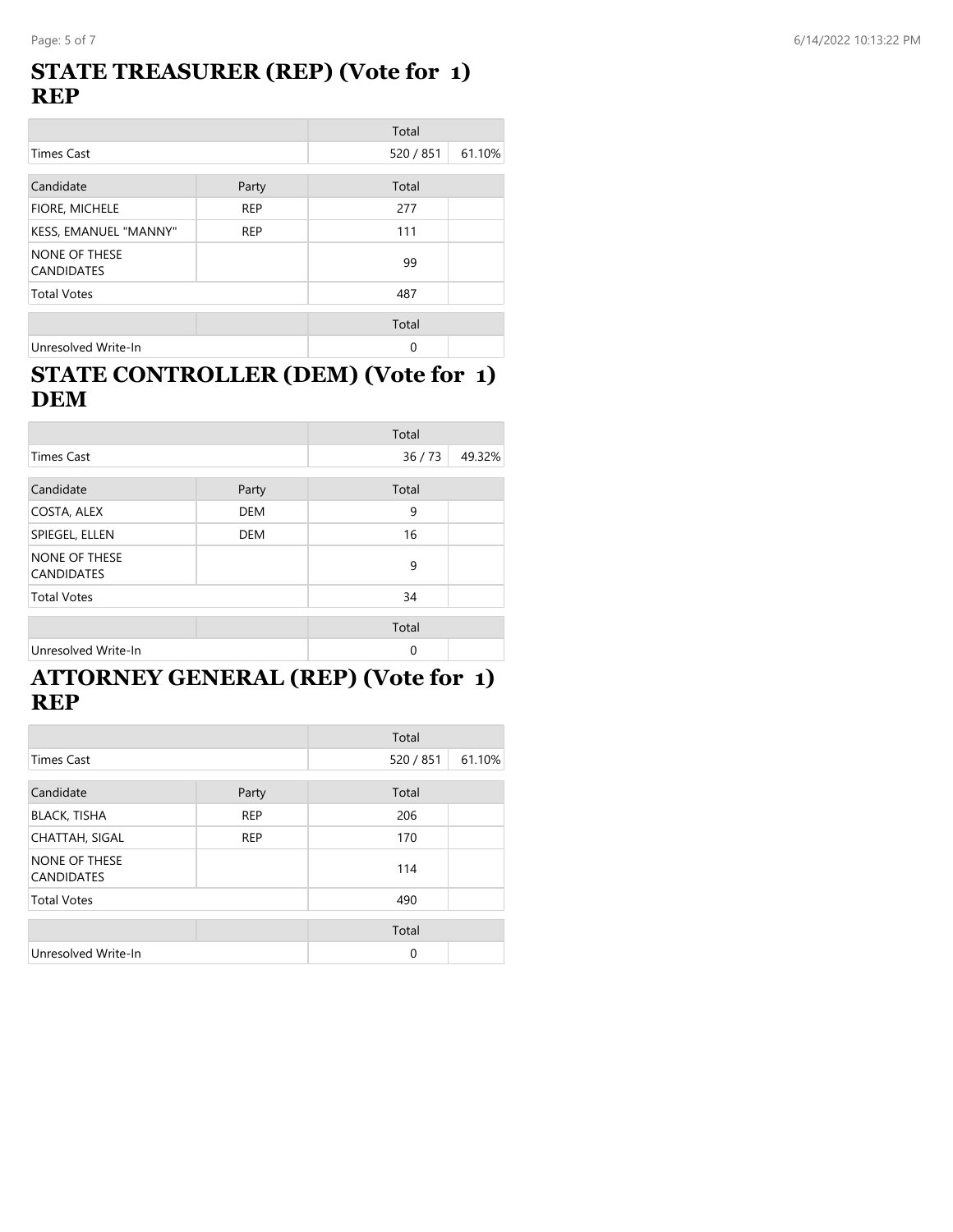### **BOARD OF REGENTS, DISTRICT 8 (Vote for 1)**

|                                       |       | Total       |        |
|---------------------------------------|-------|-------------|--------|
| <b>Times Cast</b>                     |       | 666 / 1,139 | 58.47% |
| Candidate                             | Party | Total       |        |
| BALTERA, JONATHAN                     | NP.   | 17          |        |
| <b>CRAWFORD, MICHELEE</b><br>"SHELLY" | NP.   | 67          |        |
| <b>MANFREDI, AARON</b>                | NP.   | 32          |        |
| PORTER, ELMER                         | NP.   | 384         |        |
| RICE, JOHN PATRICK                    | NP.   | 60          |        |
| SMITH, STACY                          | NP.   | 45          |        |
| <b>Total Votes</b>                    |       | 605         |        |
|                                       |       | Total       |        |
| Unresolved Write-In                   |       | $\Omega$    |        |

# **SHERIFF (Vote for 1)**

|                     |           | Total       |        |
|---------------------|-----------|-------------|--------|
| <b>Times Cast</b>   |           | 666 / 1,139 | 58.47% |
| Candidate           | Party     | Total       |        |
| <b>CLARK, JAMES</b> | <b>NP</b> | 20          |        |
| HICKS, DAVID        | <b>NP</b> | 277         |        |
| WATTS, JESSE        | NP        | 354         |        |
| <b>Total Votes</b>  |           | 651         |        |
|                     |           | Total       |        |
| Unresolved Write-In |           | $\Omega$    |        |

# **BOARD OF SCHOOL TRUSTEES, SEAT 2A (Vote for 1)**

|                     |           | Total       |        |
|---------------------|-----------|-------------|--------|
| <b>Times Cast</b>   |           | 666 / 1,139 | 58.47% |
| Candidate           | Party     | Total       |        |
| POLLOCK, DILLON     | <b>NP</b> | 509         |        |
| <b>Total Votes</b>  |           | 509         |        |
|                     |           | Total       |        |
| Unresolved Write-In |           | $\Omega$    |        |

# **BOARD OF SCHOOL TRUSTEES, SEAT 2B (Vote for 1)**

|                     |       | Total       |        |
|---------------------|-------|-------------|--------|
| <b>Times Cast</b>   |       | 666 / 1,139 | 58.47% |
| Candidate           | Party | Total       |        |
| DECHAMBEAU, HALLEE  | NP.   | 515         |        |
| <b>Total Votes</b>  |       | 515         |        |
|                     |       | Total       |        |
| Unresolved Write-In |       | 0           |        |